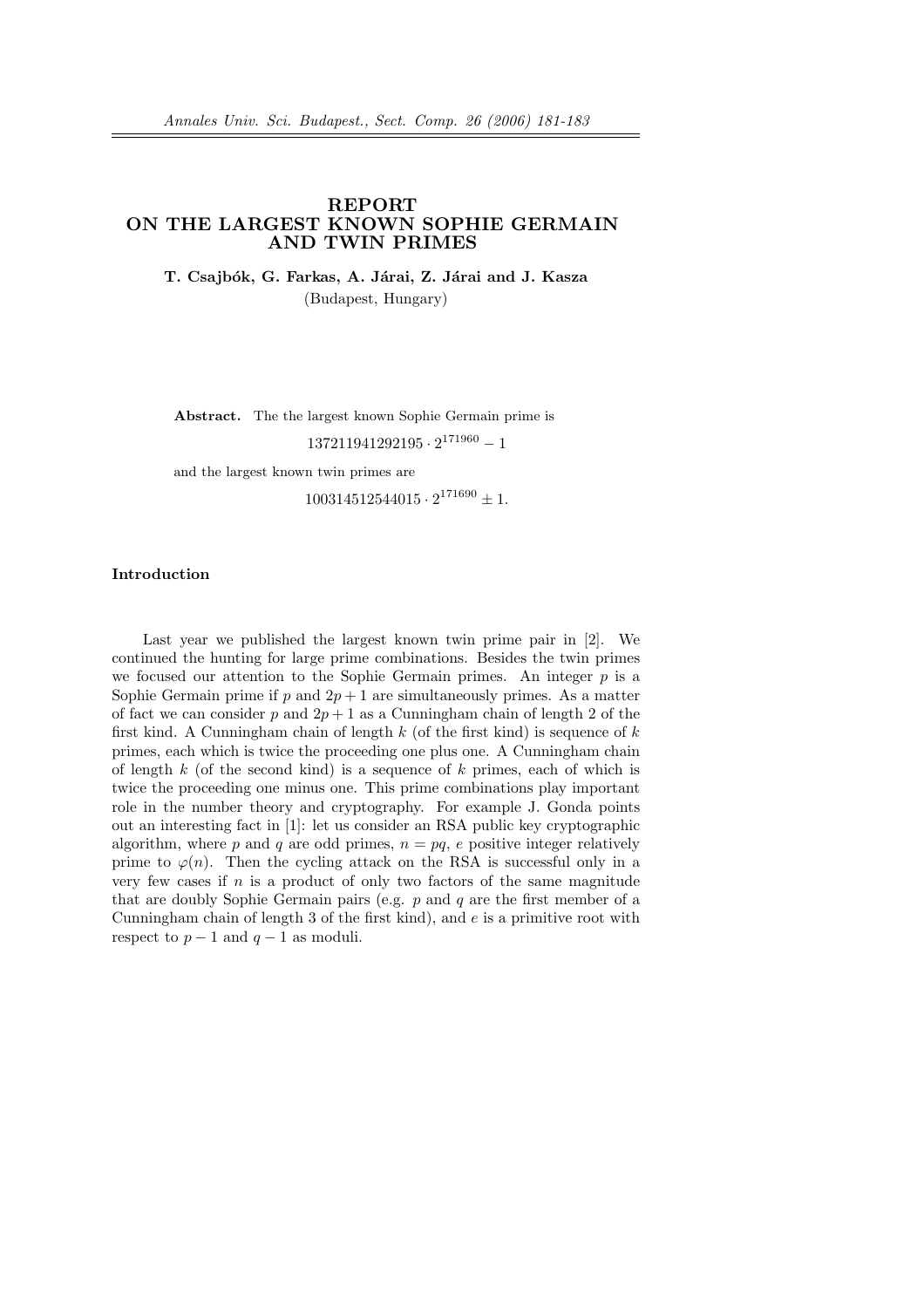## Results

We have found

```
100314512544015 \cdot 2^{171690} \pm 1,
```
which are 51780 of digits, to be a twin prime pair and

 $137211941292195 \cdot 2^{171960} - 1$ 

to be a 51780 of digits Sophie Germain prime.

Since the goal of this paper exclusively was to report on the new world record, we are going to present details about the applied methods and computations elsewhere.

Acknowledgment. This work was carried out under the HPC-EUROPA project (RII3-CT-2003-506079) with the support of the European Community - Research Infrastructure Action under the FP6 "Structuring the European Research Area" Programme and by OTKA T043657.

## References

- [1] **Gonda J.**, The number of the modulo *n* roots of the polynomial  $x^v x^u$ and the RSA, J. of Universal Computer Science, 12 (2006), 1215-1228.
- [2] Csajbók T., Farkas G., Járai A., Járai Z. and Kasza J., Report on the largest known twin primes, Annales Univ. Sci. Budapest. Sect.  $Comp., 25 (2005), 247-248.$

(Received December 4, 2006)